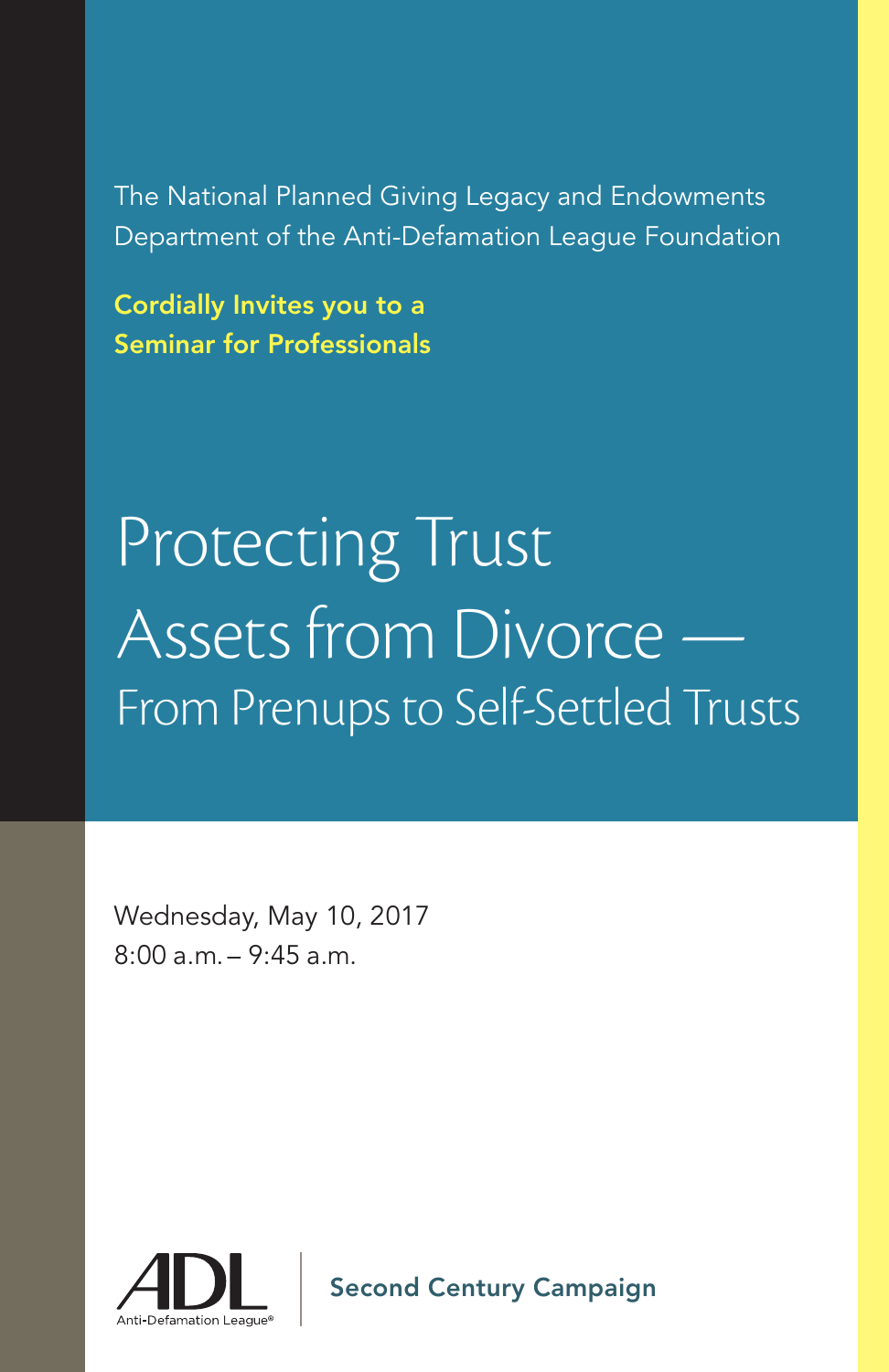# Presenters



REBECCA A. PROVDER JD, is a partner in Moses & Singer LLP's Matrimonial and Family Law practice. Rebecca represents individuals in matrimonial and family law matters, such as divorce, equitable distribution, custody, parenting time, child support, spousal support, relocation, separation agreements,

issues relating to same-sex couples, prenuptial agreements, postnuptial agreements, cohabitation agreements, and postjudgment cases.



GIDEON ROTHSCHILD JD, CPA, is a partner with the New York City law firm of Moses & Singer, LLP, where he co-chairs the Trusts & Estates and Wealth Preservation Group. He focuses his practice in the areas of domestic and international estate planning techniques for high net worth clients and is

a nationally recognized authority on wealth preservation and foreign trusts. He is a Fellow of the American College of Trust & Estate Counsel; a former Chair of the ABA's Real Property Trust & Estate Law Section and a member of the ADL National Executive Committee .



MARTIN M. SHENKMAN CPA, MBA, PFS, AEP (distinguished, nominee), JD, is an attorney in private practice in Ft. Lee, New Jersey and New York City. His practice concentrates on estate and tax planning, planning for closely held businesses, and estate administration. He is the author of

42 books and more than 1000 articles.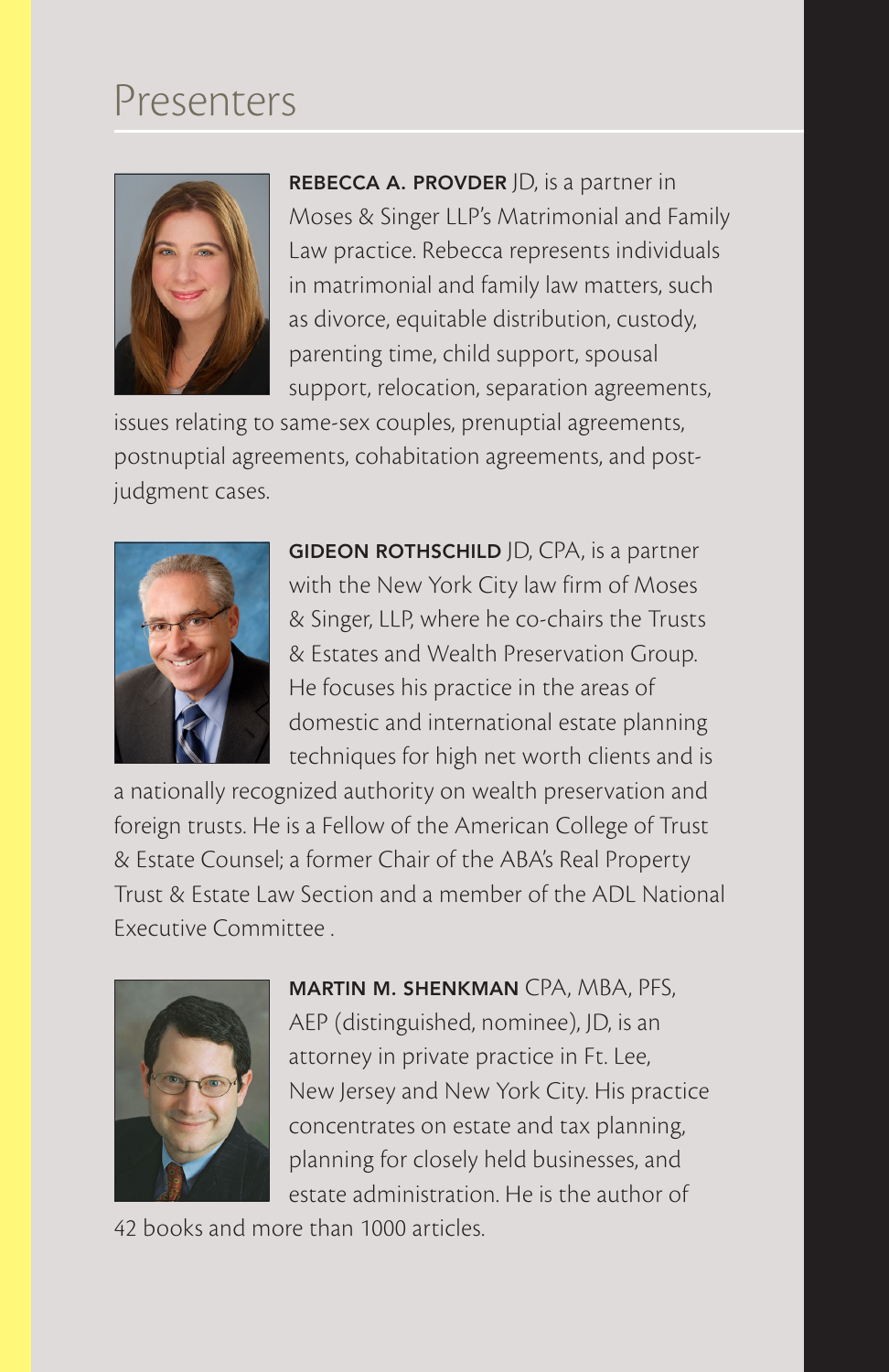## Seminar for Professionals

## Wednesday, May 10, 2017

Registration and Breakfast 8:00 a.m. – 8:30 a.m.

Program 8:30 a.m. – 9:20 a.m.

Q&A and Closing 9:20 a.m. – 9:45 a.m.

*Breakfast will be served. (Kosher dietary laws observed.)*

ADL National Headquarters 605 Third Avenue (Between 39th and 40th Streets) New York, NY 10158

*Seating is limited. Due to building security procedures, advance reservations are required.*

## Please register by 2 p.m. on Friday, May 5, 2017

RSVP to Harold Arnwine at 212.885.7873, harnwine@adl.org, or online at www.adl.org/pacseminar

1.0 CLE Credit and/or 1.0 CPE Credit